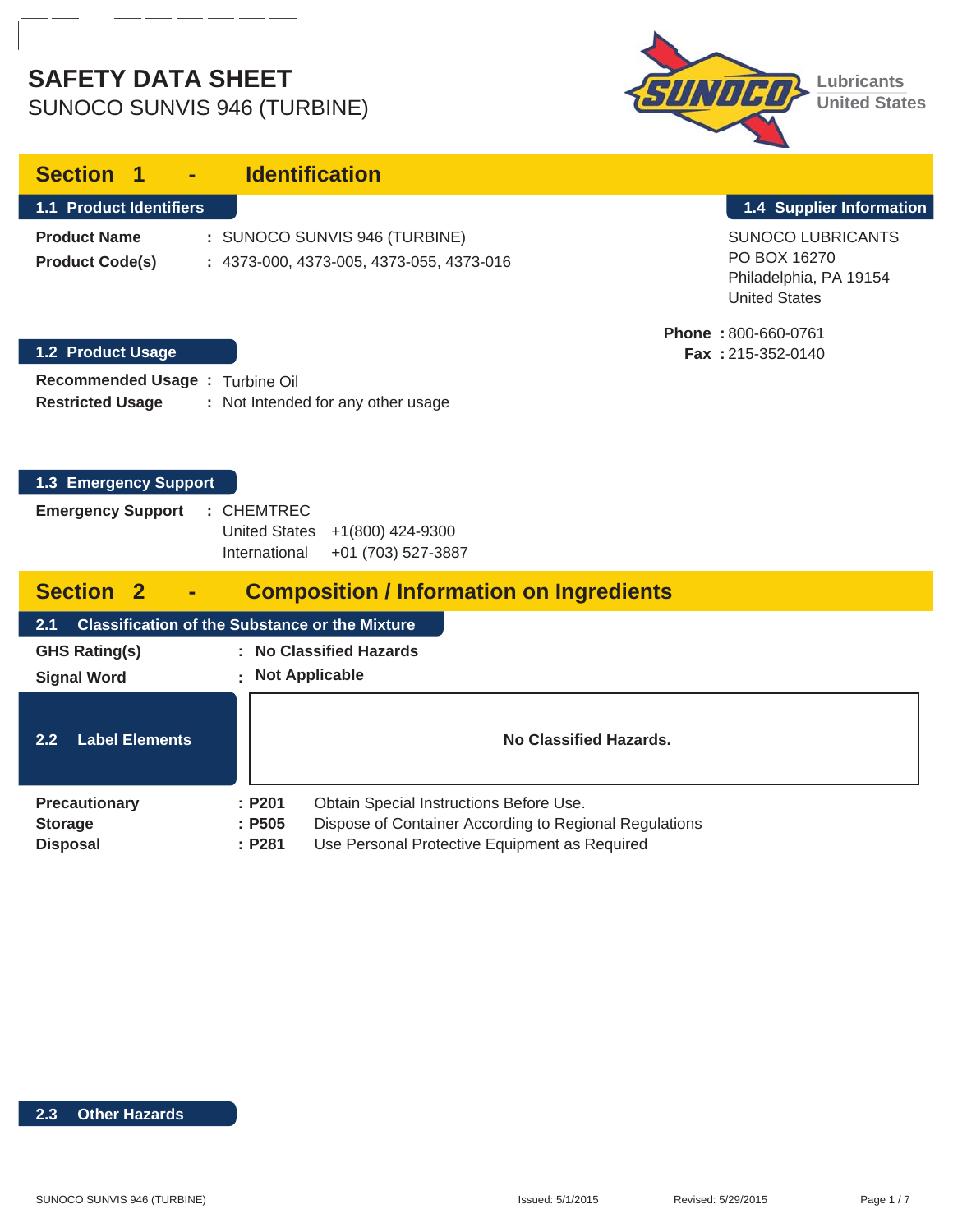| <b>Section 3</b> |  | <b>Hazards Identification</b> |
|------------------|--|-------------------------------|
|------------------|--|-------------------------------|

| 3.1 Substance Details          |            |         |
|--------------------------------|------------|---------|
| <b>Chemical Name</b>           | CAS#       | %Weight |
| LUBRICANT BASE OIL (PETROLEUM) | 64742-54-7 | 100.0   |

Products containing mineral oil with less than 3% DMSO extract as measured by IP-346.

| <b>Section</b>                       | <b>First Aid Measures</b>                                                                                                                                                                                                                                                                                                                                                                                                                                                                  |
|--------------------------------------|--------------------------------------------------------------------------------------------------------------------------------------------------------------------------------------------------------------------------------------------------------------------------------------------------------------------------------------------------------------------------------------------------------------------------------------------------------------------------------------------|
| <b>First Aid Measures</b><br>4.1     |                                                                                                                                                                                                                                                                                                                                                                                                                                                                                            |
| <b>Eye Contact</b>                   | : Immediately flush eyes with plenty of water occasionally lifting the upper and lower eyelids.<br>Check for and remove any contact lenses. Continue to rinse for atleast 20 minutes. Get<br><b>Medical Attention.</b>                                                                                                                                                                                                                                                                     |
| <b>Inhalation</b>                    | : Remove victim to fresh air and keep at rest in a position comfortable for breathing. If breathing<br>is irregular or if respiratory arrest occurs, provide artificial respiration or oxygen by trained<br>personnel. It may be dangerous to the person providing aid to give mouth to mouth<br>resuscitation. Maintain an open airway. Get medical attention if symptoms occur.                                                                                                          |
| Ingestion                            | : Wash out mouth with water. If material has been swallowed and the exposed person is<br>conscious, give small quantities of water to drink. Stop if the exposed person feels sick as<br>vomiting may be dangerous. Do not induce vomiting unless directed to do so by medical<br>personnel. If vomiting occurs, the head should be kept low so that vomit does not enter the<br>lungs. Never give anything by mouth to an unconscious person. get medical attention if<br>symptoms occur. |
| <b>Symptoms &amp; Effects</b><br>4.2 |                                                                                                                                                                                                                                                                                                                                                                                                                                                                                            |
| <b>To Physician</b>                  | : Treat symptomatically. Contact poison specialist if product has been ingested.                                                                                                                                                                                                                                                                                                                                                                                                           |
| <b>Specific Treatment</b>            | : No Specific Treatment.                                                                                                                                                                                                                                                                                                                                                                                                                                                                   |
| <b>Medical Attention</b><br>4.3      |                                                                                                                                                                                                                                                                                                                                                                                                                                                                                            |
| <b>Protection of First Aiders</b>    | No action should be taken involving any personal risk or without suitable training. It<br>may be dangerous to the person providing aid to give mouth-to-mouth resuscitation.                                                                                                                                                                                                                                                                                                               |
| <b>Note To Doctor</b>                | : Aspiration during swallowing or vomiting may severely damage the lungs. If evacuation<br>of stomach contents is necessary, use method least likely to cause aspiration.                                                                                                                                                                                                                                                                                                                  |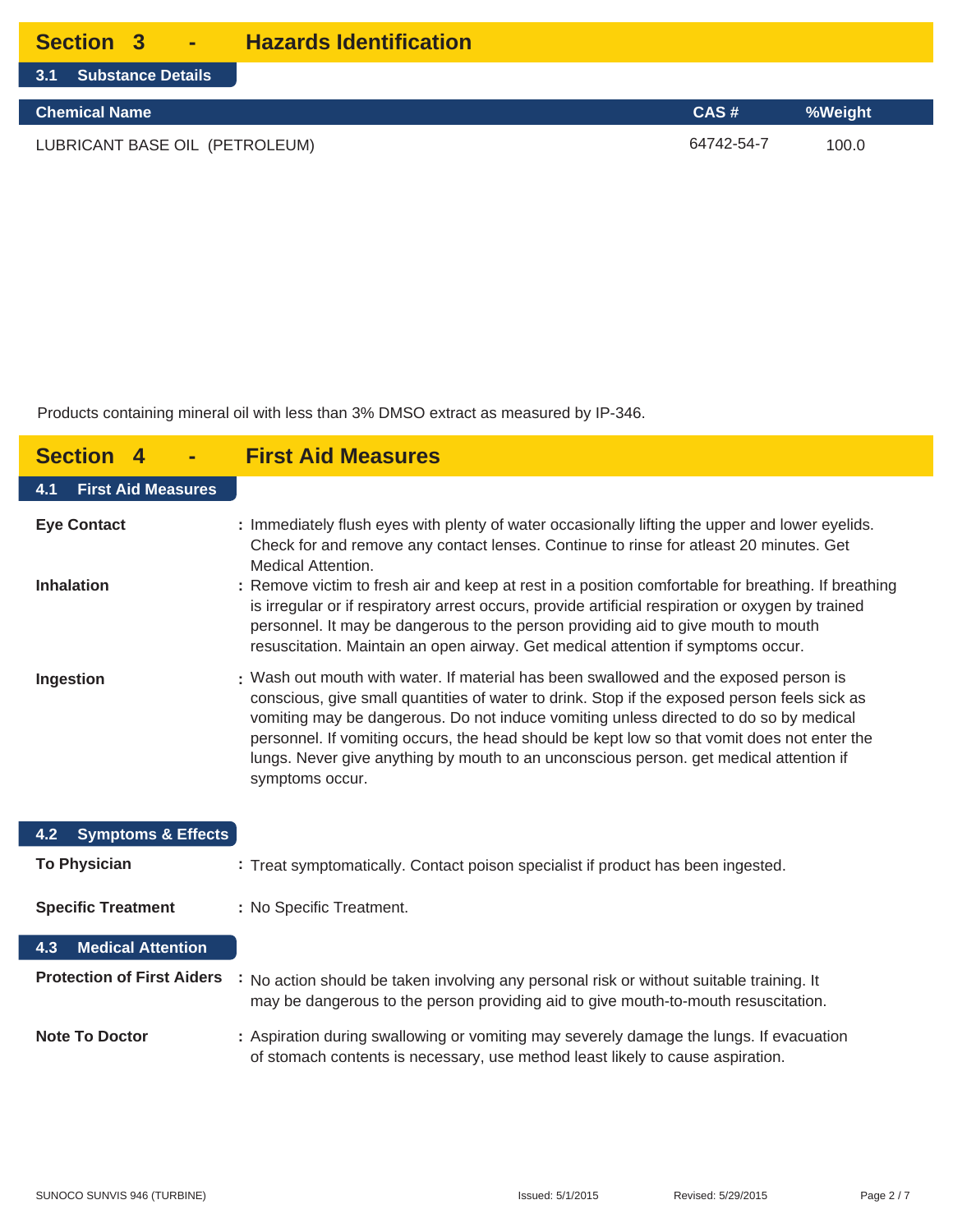| <b>Section 5</b><br>$\blacksquare$                   | <b>Fire Fighting</b>                                                                                                                                                                                                                                                                                                                                                                                                                                             |
|------------------------------------------------------|------------------------------------------------------------------------------------------------------------------------------------------------------------------------------------------------------------------------------------------------------------------------------------------------------------------------------------------------------------------------------------------------------------------------------------------------------------------|
| <b>Extinguishing Media</b><br>5.1                    |                                                                                                                                                                                                                                                                                                                                                                                                                                                                  |
| <b>Suitable Media</b><br>Unsuitable Media            | : CO2, Dry chemical, or Foam. Water can be used to cool and protect product. Do not use<br>water jet as an extinguisher, it will spread the fire.                                                                                                                                                                                                                                                                                                                |
| <b>Specific hazards</b><br>arising from this product | : When heated, hazardous gases may be released including: sulfur dioxide. A solid stream of<br>water will spread the burning material. Material creates a special hazard because it floats on<br>water. This material creates a special hazard because it floats on water. This material is<br>harmful to aquatic life. Any fire water contaminated with this material must be contained and<br>prevented from being discharged to any waterway, sewer or drain. |

#### **5.3 Firefighters Advice**

**Special protective : equipment** Fire Equipment Information: Fire-fighters should wear appriovirate protective equipment and sel contained breathing apparatus(SCBA) with a full face -piece operated in positive pressure mode.

### **Section 6 - Accidental Release Measures**

#### **6.1 Personal precautions, protective equipment**

General Measures : No health affects expect from the cleanup of this material if contact can be avoided. Follow personal protect equipment recommendations found in section 8 of this SDS.

#### **6.2 Environmental Precautions**

Non-Emergency Personnel: Avoid dispersal of spilled material and runoff and contact with soil, waterways, drains and sewers. Inform authorities if the product has caused environmental pollution Water Polluting Material may be harmful to the environment if released in large quantities.

| 6.3                           | <b>Materials &amp; Methods to Contain and Cleanup</b>                                                                                                                                                                                                                                                                                                                                                                                                                                                                                     |
|-------------------------------|-------------------------------------------------------------------------------------------------------------------------------------------------------------------------------------------------------------------------------------------------------------------------------------------------------------------------------------------------------------------------------------------------------------------------------------------------------------------------------------------------------------------------------------------|
| <b>Reference Section 8</b>    | : Follow all protective equipment recommendations provided in Section 8.                                                                                                                                                                                                                                                                                                                                                                                                                                                                  |
| <b>Spill Control Measures</b> | : Prevent the spread of any spill to minimize harm to human health and the environment if<br>safe to do so. Wear complete and proper personal protective equipment following the<br>recommendation of Section 8 at a minimum. Dike with suitable absorbent material like<br>granulated clay. Dispose of according to Federal, State, Local, or Provincial regulations.<br>Used fluid should be disposed of at a recycling center.                                                                                                         |
|                               | <b>Containment and Cleanup</b> : Stop leak if without risk. Move containers from spill area. Approach release from upwind.<br>Prevent entry into sewers, water courses, basements or confined areas. Wash spillage's<br>with noncombustible, absorbent material e.g. sand earth vermiculite or diatomaceous earth<br>and place in container for disposal according to local regulations. Dispose of via licensed<br>waste disposal contractor. Contaminated absorbent material may pose the same threat<br>hazard as the spilled product. |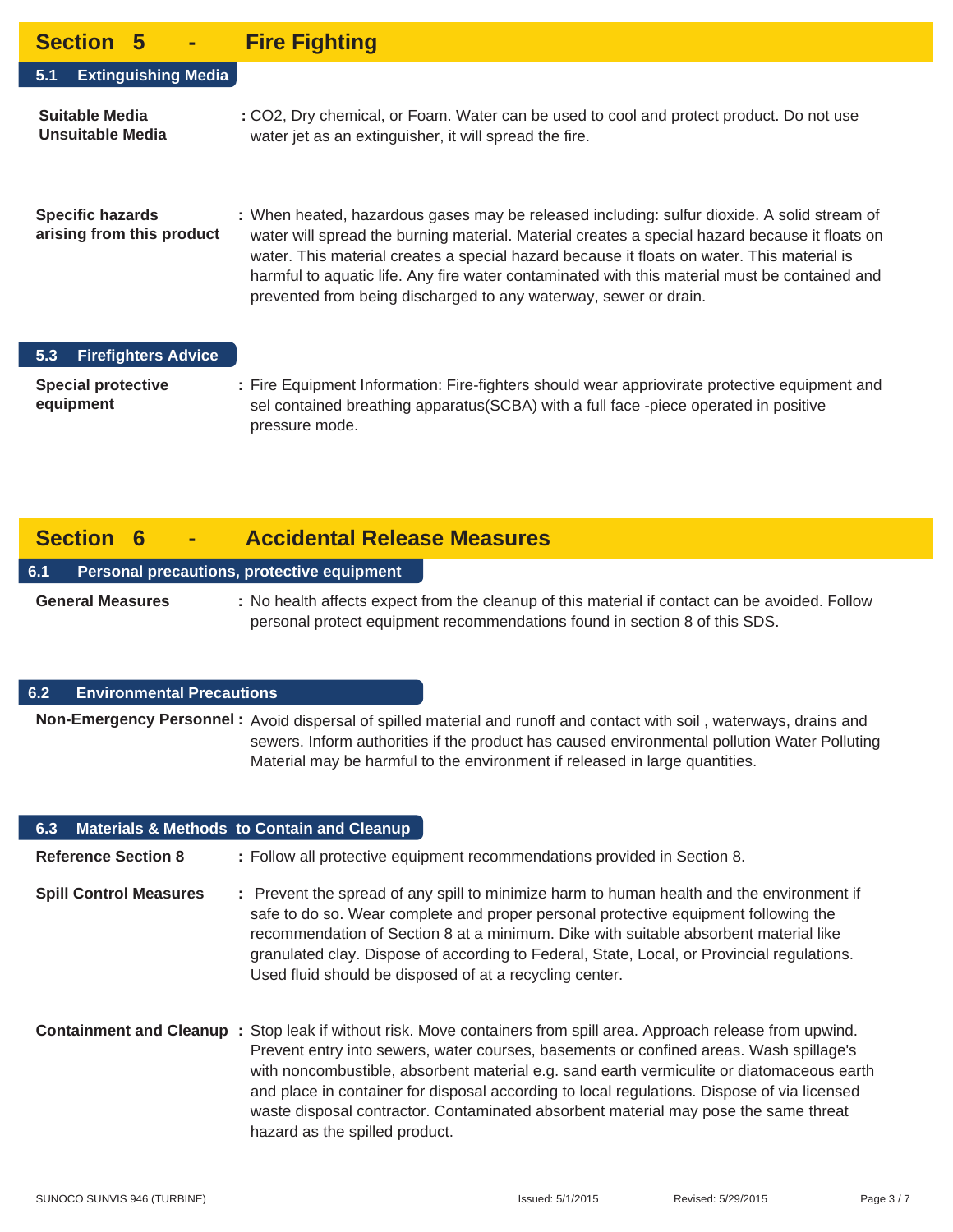| <b>Section 7</b><br>$\blacksquare$                                                | <b>Handling &amp; Storage</b>                                                                                                                                                                                                                                                                                                                                                                                                         |                        |               |
|-----------------------------------------------------------------------------------|---------------------------------------------------------------------------------------------------------------------------------------------------------------------------------------------------------------------------------------------------------------------------------------------------------------------------------------------------------------------------------------------------------------------------------------|------------------------|---------------|
| <b>Safe Handling</b><br>7.1                                                       |                                                                                                                                                                                                                                                                                                                                                                                                                                       |                        |               |
| <b>Personal Protective</b><br><b>Equipment</b>                                    | : Put on appropriate personal protective equipment (see section 8). Do not ingest. Avoid<br>contact with eyes, skin and clothing. Avoid breathing vapor or mist. Avoid release to the<br>environment. Keep in the original container or an approved alternative made from a<br>compatible material, keep lid tightly closed when not in use. Empty containers retain product<br>residue and can be hazardous. Do not reuse container. |                        |               |
| <b>Safe Storage</b><br>7.2                                                        |                                                                                                                                                                                                                                                                                                                                                                                                                                       |                        |               |
| <b>Required conditions</b>                                                        | : Odorous and toxic fumes may form from the decomposition of this product if stored at<br>temperatures in excess of 113 deg F (45 deg C) for extended periods of time or if heat sources<br>in excess of 250 deg F (121 deg C) are used. Store away from incompatible materials. See<br>section 10 for incompatible materials.                                                                                                        |                        |               |
| <b>Specific End Use</b><br>7.3                                                    |                                                                                                                                                                                                                                                                                                                                                                                                                                       |                        |               |
| <b>Designed Purpose</b>                                                           | : This product is designed for use as a Turbine Oil                                                                                                                                                                                                                                                                                                                                                                                   |                        |               |
| <b>Section 8</b>                                                                  | <b>Exposure Control</b>                                                                                                                                                                                                                                                                                                                                                                                                               |                        |               |
| <b>United States Exposure Limits</b><br>8.1<br><b>Chemical Name</b><br><b>CAS</b> |                                                                                                                                                                                                                                                                                                                                                                                                                                       | <b>Exposure Limits</b> | <b>Source</b> |
| 64742-54-7                                                                        | Distillates, petroleum, hydrotreated heavy                                                                                                                                                                                                                                                                                                                                                                                            | 5mg/m3                 | <b>IUCLID</b> |

### **8.2 Exposure Controls**

| <b>Engineering Controls</b>                     | : Material should be handled in enclosed vessels and equipment, in which case general room<br>ventilation should be sufficient. Local exhaust ventilation should be used at points where dust,<br>mist, vapors or gases can escape into the room air. No special requirements under ordinary<br>conditions of use and with adequate ventilation.                                 |
|-------------------------------------------------|----------------------------------------------------------------------------------------------------------------------------------------------------------------------------------------------------------------------------------------------------------------------------------------------------------------------------------------------------------------------------------|
| <b>Enviromental Exposure</b><br><b>Controls</b> | : General room ventilation should be satisfactory. Local exhaust ventilation may be necessary if<br>misting is generated.                                                                                                                                                                                                                                                        |
| <b>Hygeine Measures</b>                         | : Always observe good personal hygiene measures, such as washing after handling the material<br>and before eating, drinking, and/or smoking. Routinely wash work clothing to remove<br>contaminants. Discard contaminated footwear that cannot be cleaned.                                                                                                                       |
| <b>Eye / Face Protection</b>                    | : If contact is likely, safety glasses with side shields are recommended.                                                                                                                                                                                                                                                                                                        |
| <b>Skin / Hand Protection</b>                   | : Butyl rubber. Use nitrile or neoprene gloves. Use good industrial hygiene practices. In case of<br>skin contact, wash hands and arms with soap and water. Use caution when opening manway<br>covers of storage and transportation containers. 3-nitroaniline crystals may be present on the<br>interior surface of these openings. 3-nitroaniline is toxic by dermal exposure. |
| <b>Respiratory Protection</b>                   | : Use a properly fitted air purifying or supplied air respirator complying with an approved standard<br>if a risk assessment indicates this a necessary. Respirator selection must be based on known<br>or anticipated exposure levels, the hazards of the product and the safe working limits of the<br>selected respirator.                                                    |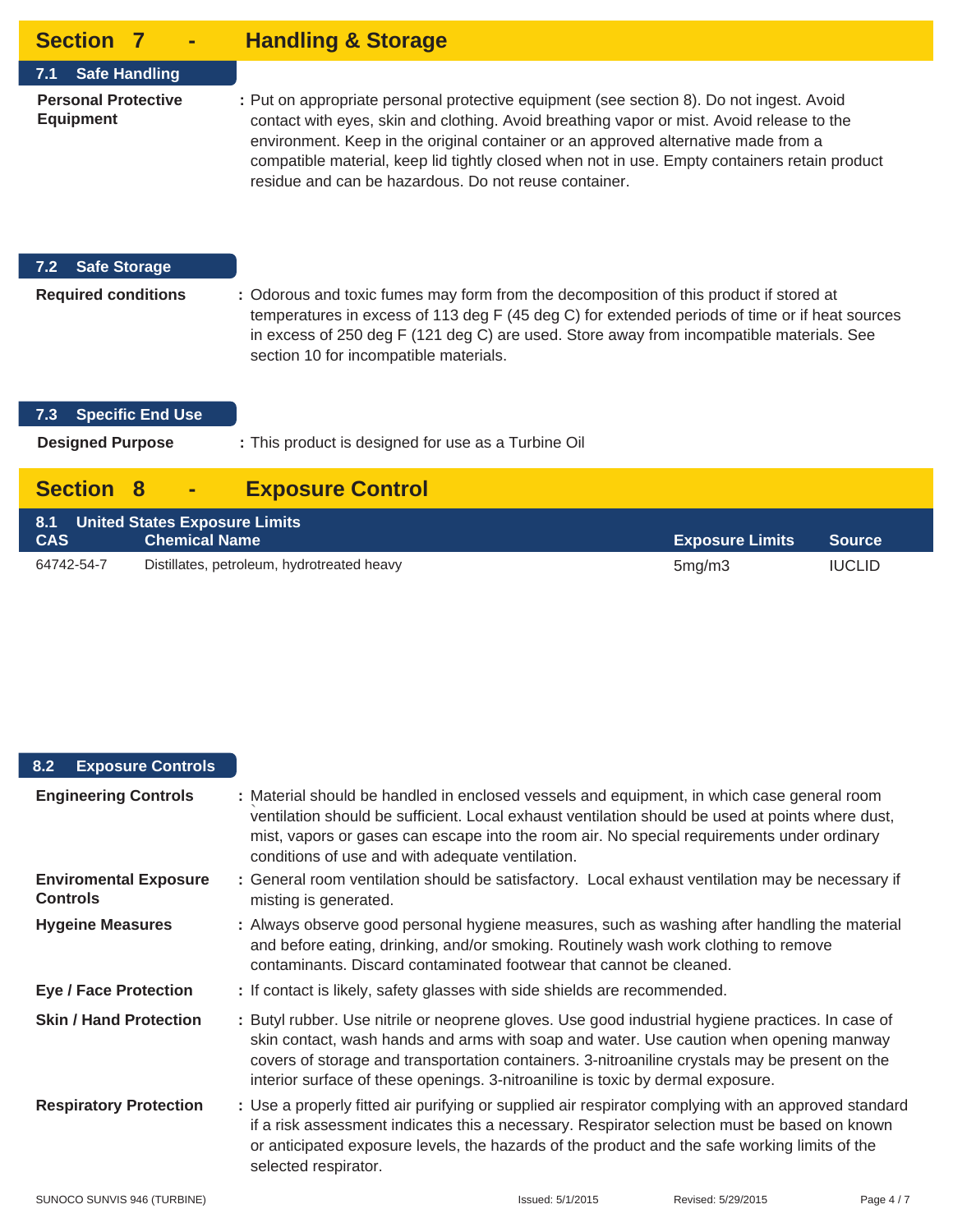### **Section 9 - Physical & Chemical Properties**

#### **9.1 Information On Basic Physical and Chemical Properties**

| <b>Physical state</b>                           | : Liquid                      |  |
|-------------------------------------------------|-------------------------------|--|
| Color                                           | : B&C                         |  |
| Odor                                            | : Characteristic of Petroleum |  |
| <b>Odor threshold</b>                           | : No Data Available           |  |
| рH                                              | : No Data Available           |  |
| <b>Freezing Point</b>                           | : No Data Available           |  |
| <b>Boiling Point / Range</b>                    | : No Data Available           |  |
| <b>Flash Point COC</b><br>:220C                 |                               |  |
| : No Data Available<br><b>Evaporation rate:</b> |                               |  |
| <b>Upper Explosive Limits (% air)</b>           | : No Data Available           |  |
| Lower Explosive Limits (% air)                  | : No Data Available           |  |
| Flammability (solid, gas)<br>: Not Applicable   |                               |  |
| $:$ <1 mm Hg<br>Vapor pressure                  |                               |  |
| Vapor density (air=1)                           | : > 1                         |  |
| <b>Relative Density</b>                         | : 0.87                        |  |
| <b>Auto-ignition temperature</b>                | : Not Determined              |  |
| <b>Decomposition temperature</b>                | Not Determined                |  |
| Solubility in water                             | : Negligible, 0-1%            |  |
| <b>Partition coefficient, n-octanol/water</b>   | : No Data Available           |  |
| Viscosity @ 40C                                 | : 47 cst                      |  |
| Viscosity @ 100C                                | $:7$ cst                      |  |
|                                                 |                               |  |

### **Section 10 - Stability & Reactivity**

#### **Reactivity : Chemical stability : Possibility of hazardous reactions :** : No Data Available Stable Under Normal Circumstances. : Hazardous polymerization will not occur. Temperatures above the high flash point of this combustible material in combination with sparks, open flames, or other sources of ignition. **Incompatible materials : Hazardous decomposition products :** Strong oxidizing agents Carbon monoxide, Smoke, Carbon monoxide, sulfur oxides, aldehydes, and other petroleum decomposition products in the case of incomplete combustion. Oxides of nitrogen, phosphorus, calcium, copper, magnesium, sodium, and hydrogen sulfide may also be present **Conditions to avoid : 10.1 Material Analysis 10.2 Environmental**

# **Section 11 - Toxicological Information**

| 11.2 Inhalation Toxicity Data<br><b>Chemical Name</b><br><b>CAS</b>                     | Test                                                                              | Value | <b>Species</b> | <b>Source</b> |
|-----------------------------------------------------------------------------------------|-----------------------------------------------------------------------------------|-------|----------------|---------------|
| <b>Eye Contact</b>                                                                      | : The material is likely to be irritating to eyes based on animal data.           |       |                |               |
| <b>Inhalation Toxicity</b><br>: Non-hazardous under Respiratory Sensitization category. |                                                                                   |       |                |               |
| <b>Skin Contact</b>                                                                     | : This material is likely to be slightly irritating to skin based on animal data. |       |                |               |
| <b>Ingestion Toxicity</b>                                                               | : No hazard in normal industrial use.                                             |       |                |               |
| 11.1 Toxicological Effects                                                              |                                                                                   |       |                |               |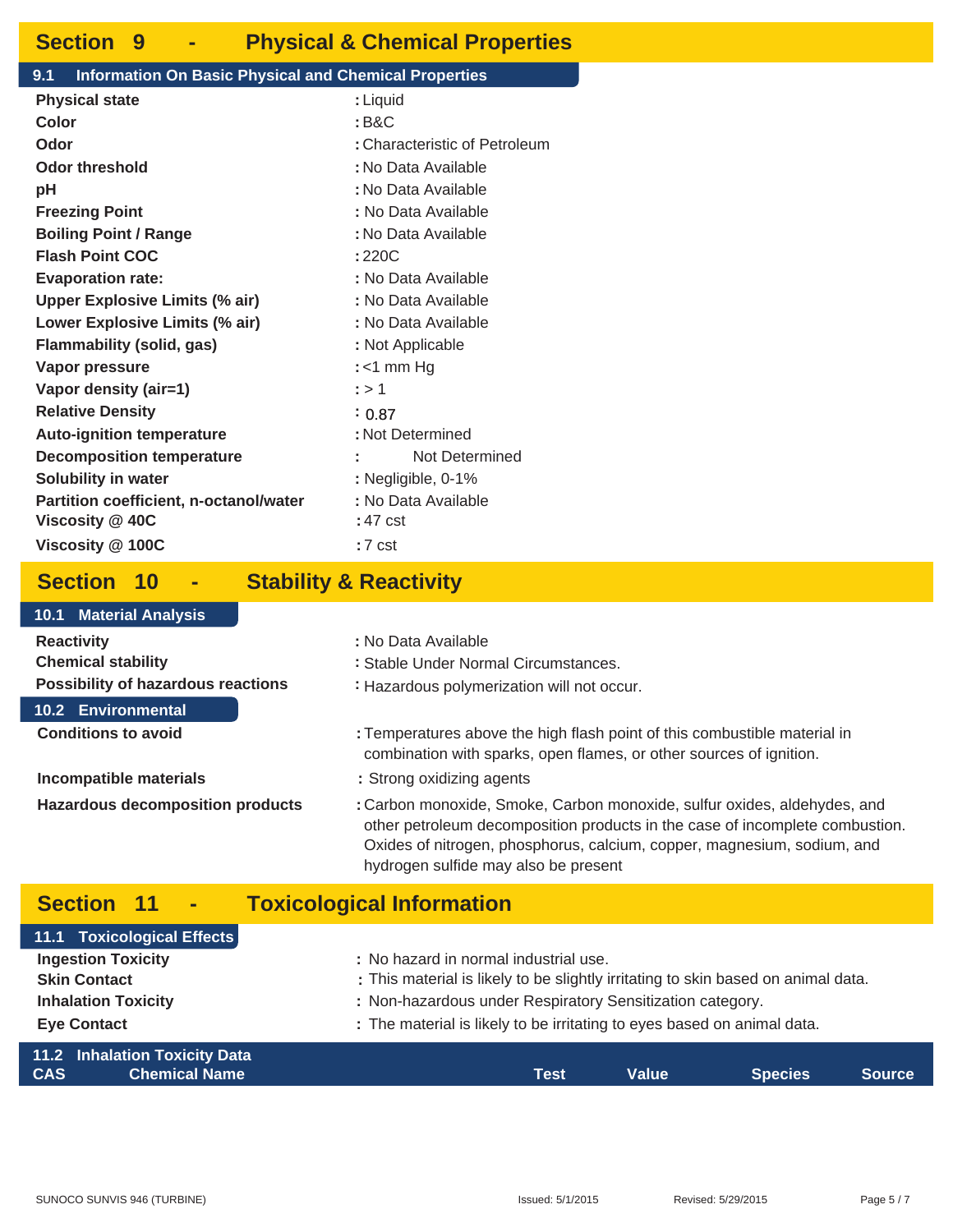## **Section 11 - Toxicological Information Continued** 64742-54-7 Distillates, petroleum, hydrotreated heavy paraffinic LC50 5000mg/L 96h Oncorhynchus IUCLID **11.3 Dermal & Other Toxicity Data CAS** Chemical Name **Test** Test Value Species Source

| <b>Sensitizer</b><br><b>Mutagenicity</b>        | : No data available to indicate product or components may be a skin sensitizer.<br>: No data available to indicate product or any components present at greater<br>than 0.1% is mutagenic or genotoxic. |
|-------------------------------------------------|---------------------------------------------------------------------------------------------------------------------------------------------------------------------------------------------------------|
| Carcinogenicity<br><b>Reproductive Toxicity</b> | : Not expected to cause cancer. This product meets the IP-346 criteria of <3%.<br>: No data available if components greater than 0.1% may cause birth defects.                                          |
| Section 12<br>٠                                 | <b>Ecological Information</b>                                                                                                                                                                           |

| <b>12.1 Aquatic Toxicity</b>              |                                                                      |
|-------------------------------------------|----------------------------------------------------------------------|
| <b>Acute Aquatic ecotoxicity</b>          | : Non-hazardous under Aquatic Acute Environment category.            |
| <b>Chronic Aquatic ecotoxicity</b>        | : Non-hazardous under Aquatic Chronic Environment category.          |
| <b>Persistence and degradability</b>      | : Biodegrades slowly.                                                |
| <b>Bioaccumulative potential</b>          | : Bioconcentration may occur.                                        |
| <b>Mobility in soil</b>                   | : This material is expected to have essentially no mobility in soil. |
| <b>Results of PBT and vPvB assessment</b> | : Not determined.                                                    |
| Other adverse effects                     | : No data available.                                                 |
|                                           |                                                                      |

| 12.2 Ecological Data<br>CAS. | <b>Chemical Name</b>                                             | Test | Value ' | <b>Source</b><br><b>Species</b>   |
|------------------------------|------------------------------------------------------------------|------|---------|-----------------------------------|
|                              | 64742-54-7 Distillates, petroleum, hydrotreated heavy paraffinic | EC50 |         | 1000mg/L 48h Daphnia magna IUCLID |

# **Section 13 - Disposal Considerations**

| 13.1 Waste treatment           |
|--------------------------------|
| <b>Waste treatment methods</b> |
| <b>Disposal Methods</b>        |
| <b>Waste Disposal</b>          |
| <b>Contaminated packaging</b>  |

# **Section 14 - Transportation Information**

| 14.1 U.S. Department of Transportation (DOT) |                        |                                                                                                                                                                                                                                                |                    |            |
|----------------------------------------------|------------------------|------------------------------------------------------------------------------------------------------------------------------------------------------------------------------------------------------------------------------------------------|--------------------|------------|
| <b>14.2. Shipping Description</b>            | Dangerous Goods (IMDG) | : If shipped by land in a packaging having a capacity of 3,500 gallons or more, the<br>provisions of 49 CFR, Part 130 apply. (Contains oil) International Maritime                                                                             |                    |            |
| 14.2. DOT Compliance Note<br>(ICAO/IATA)     |                        | : U.S. DOT compliance requirements may apply. See 49 CFR 171.22, 23 & 25.<br>Transport in bulk according to Annex II of MARPOL 73/78 and the IBC Code Not<br>applicable International Civil Aviation Org. / International Air Transport Assoc. |                    |            |
| 14.2. DOT Compliance Requirement             |                        | : U.S. DOT compliance requirements may apply. See 49 CFR 171.22, 23 & 24                                                                                                                                                                       |                    |            |
| SUNOCO SUNVIS 946 (TURBINE)                  |                        | Issued: 5/1/2015                                                                                                                                                                                                                               | Revised: 5/29/2015 | Page $6/7$ |